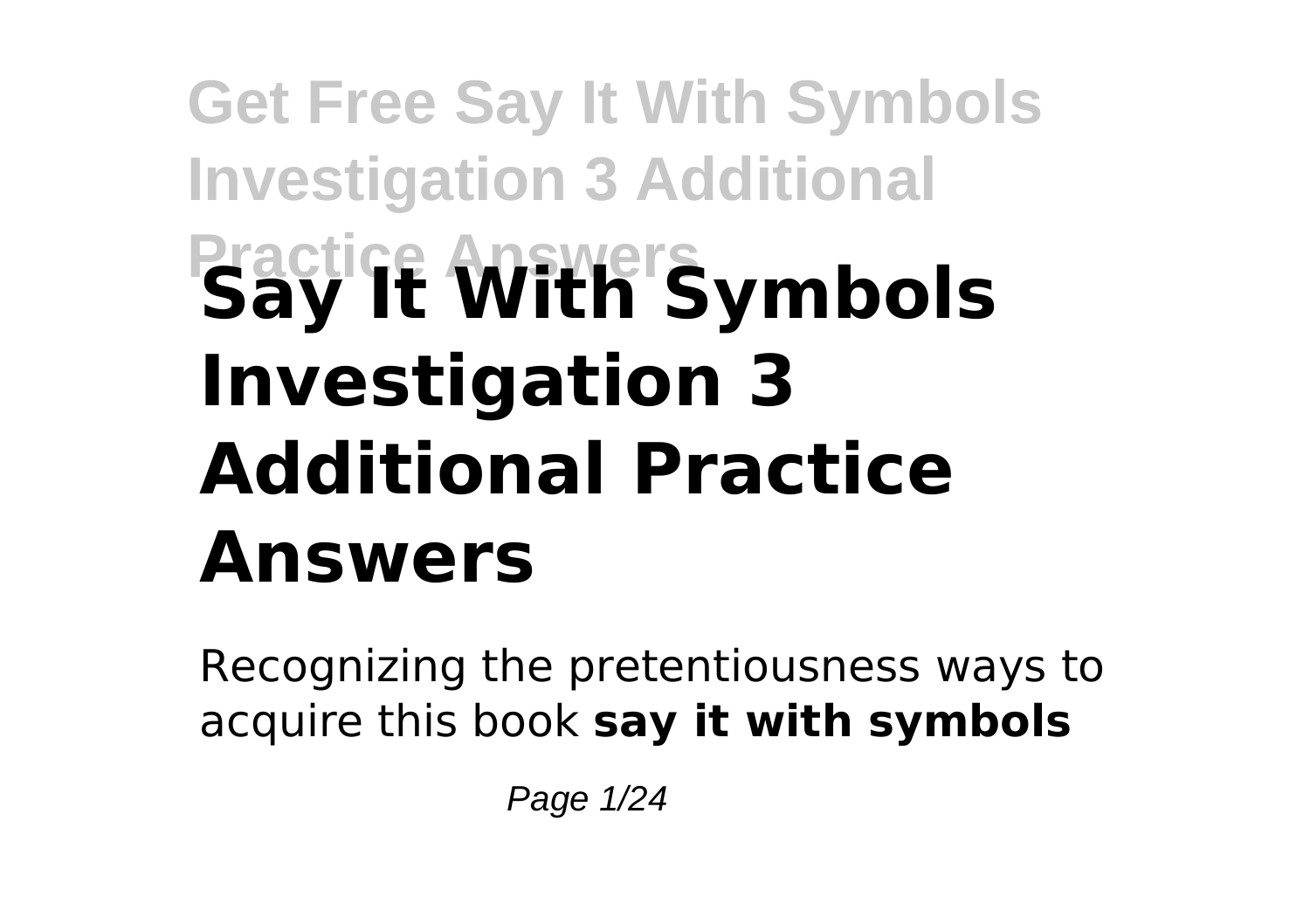**Get Free Say It With Symbols Investigation 3 Additional Practice Answers investigation 3 additional practice answers** is additionally useful. You have remained in right site to begin getting this info. get the say it with symbols investigation 3 additional practice answers link that we have the funds for here and check out the link.

You could purchase guide say it with

Page 2/24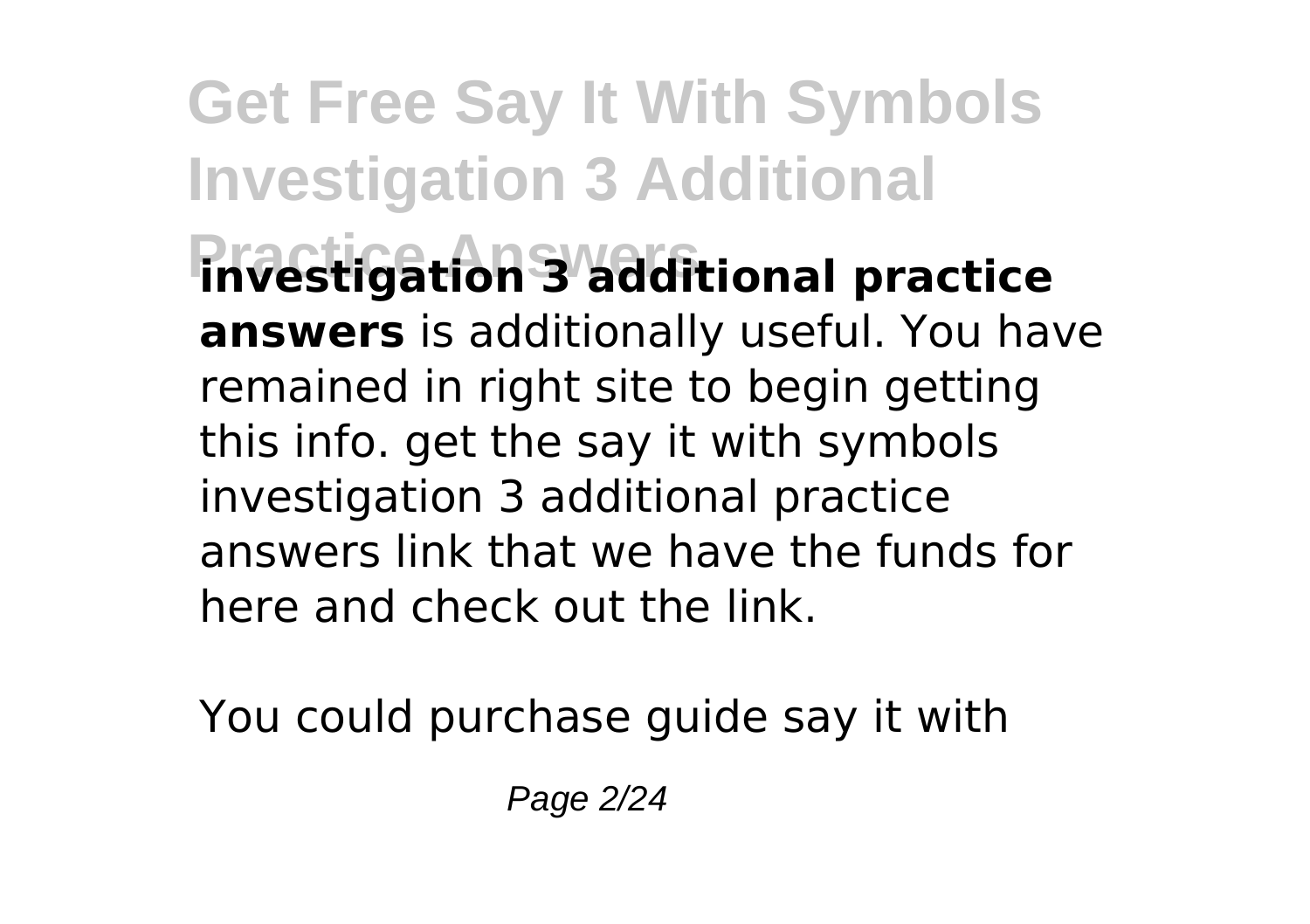**Get Free Say It With Symbols Investigation 3 Additional Practice Answers** symbols investigation 3 additional practice answers or acquire it as soon as feasible. You could speedily download this say it with symbols investigation 3 additional practice answers after getting deal. So, past you require the books swiftly, you can straight acquire it. It's suitably categorically simple and hence fats, isn't it? You have to favor to in this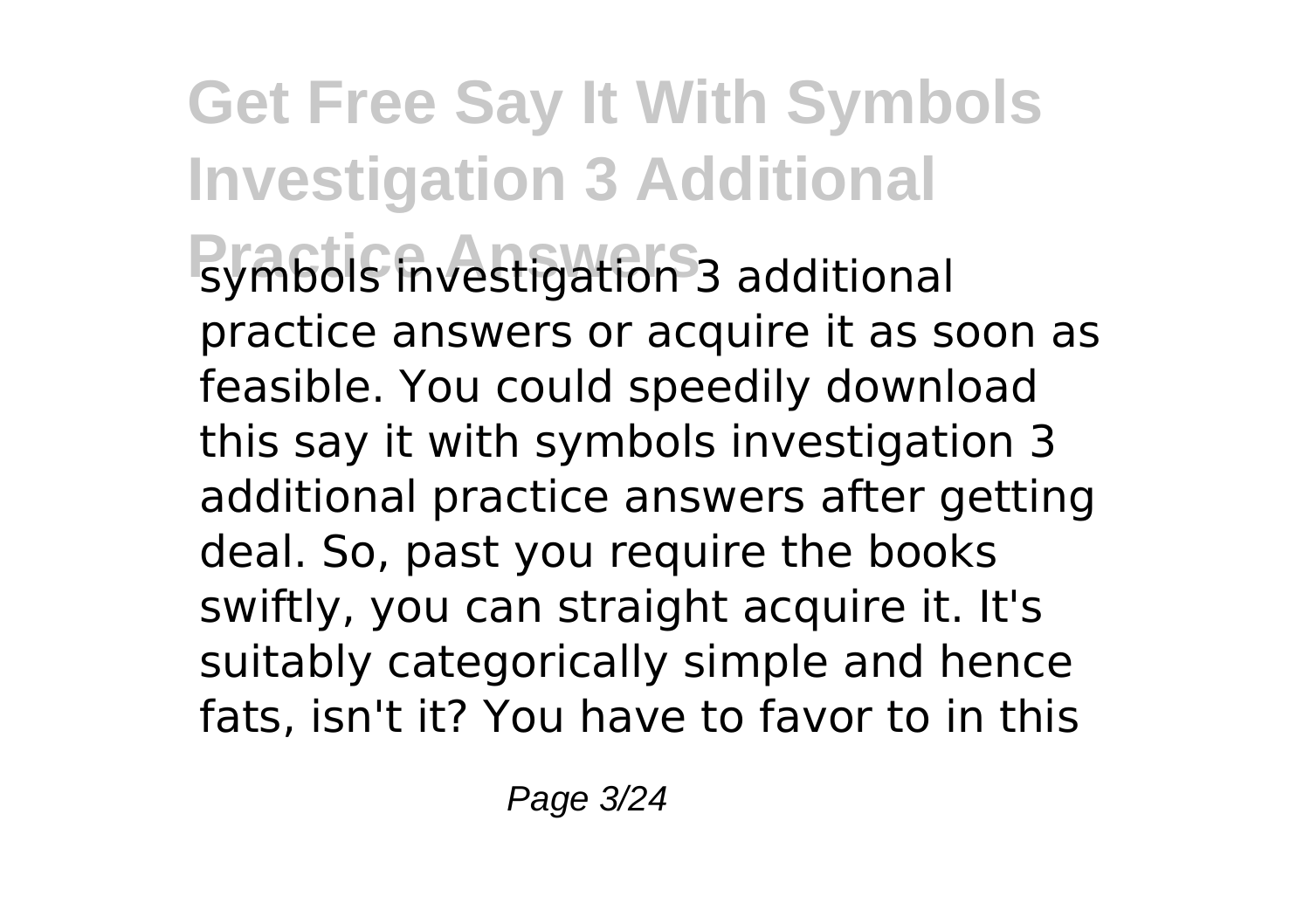**Get Free Say It With Symbols Investigation 3 Additional Practice Answers** 

The free Kindle books here can be borrowed for 14 days and then will be automatically returned to the owner at that time.

#### **Say It With Symbols Investigation** Say It With Symbols 1 Investigation 4.

Page 4/24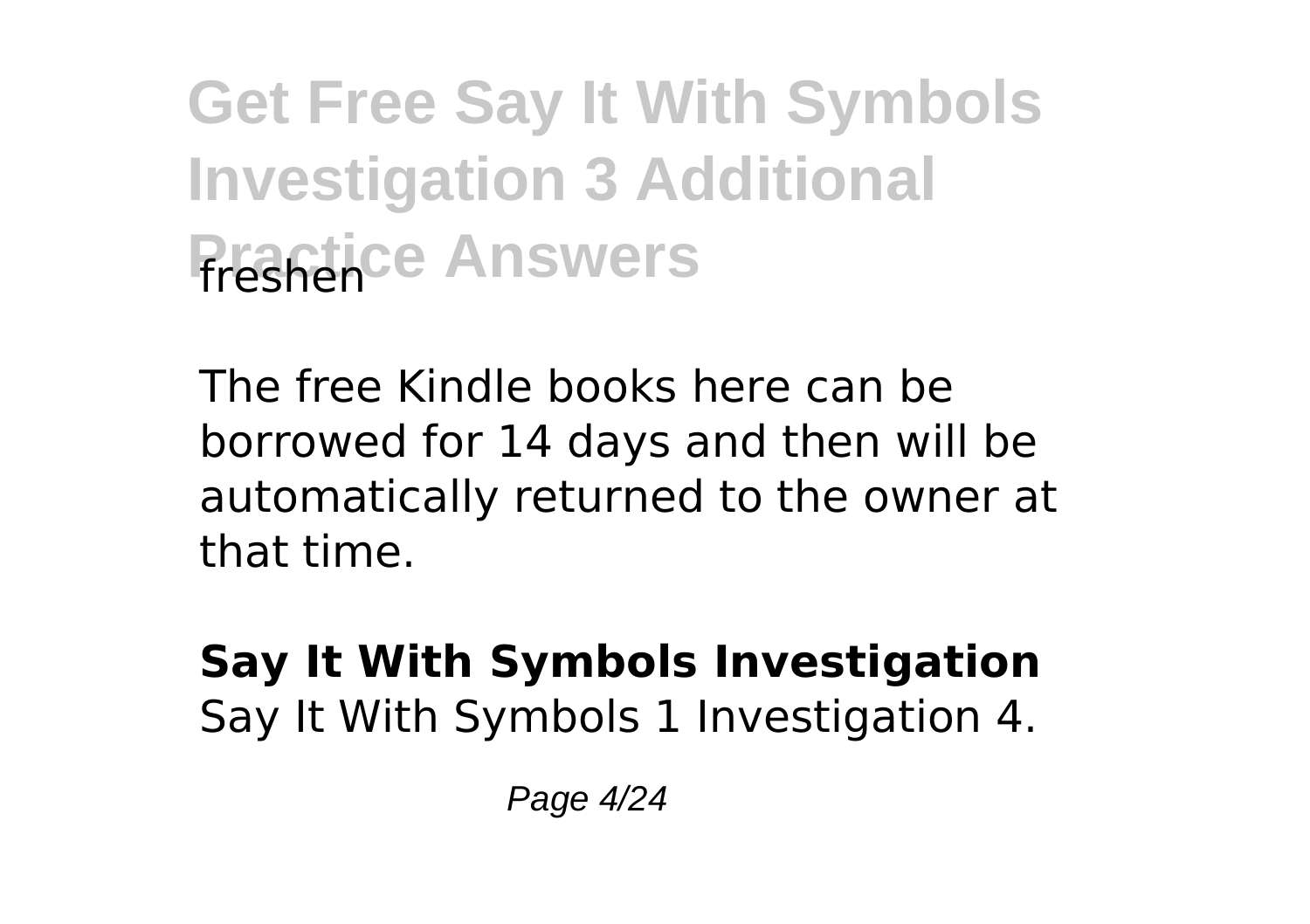**Get Free Say It With Symbols Investigation 3 Additional Panswers Pinvestigation 4 375 miles.** Students may use their d. table to find the value of m that corresponds to  $q =$ 0, or solve the equation  $g = 25 - 1$  15m for m when g equals 0. Since m has a coefficient of -1 15, students may have a difficult time

#### **Answers | Investigation 4**

Page 5/24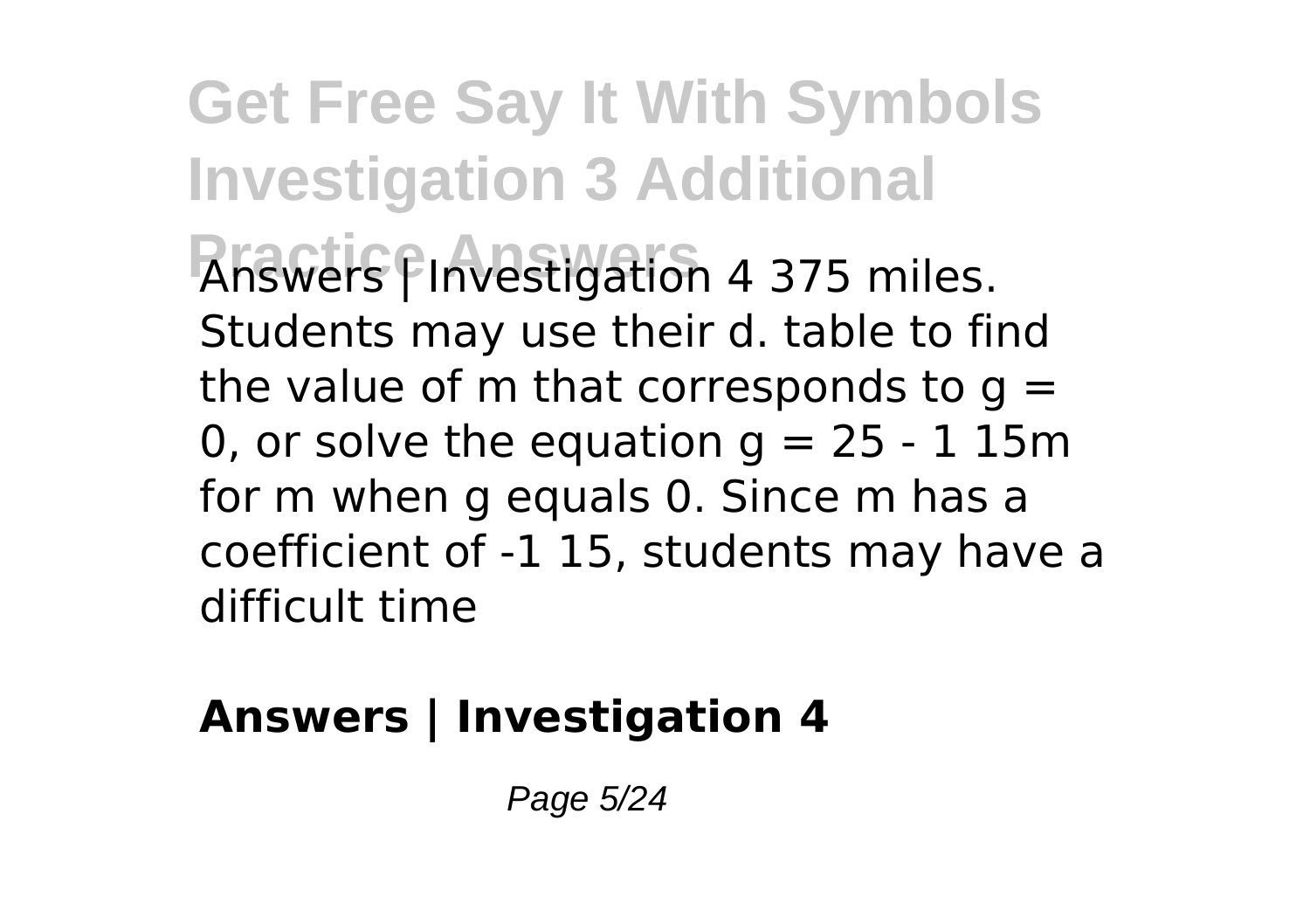**Get Free Say It With Symbols Investigation 3 Additional Practice Answers** Investigation 4 Looking Back at Functions: The three problems in Investigation 3 in CMP 2 are essentially the same as Investigation 3 in CMP3. Problem 2.3 from CMP 2 has been added and is now 4.2. Problem 4.1 is the same; 4.2 is now 4.3 and 4.3 is now 4.4. Investigation 5 Reasoning with Symbols: Investigation 5 in CMP 2 is essentially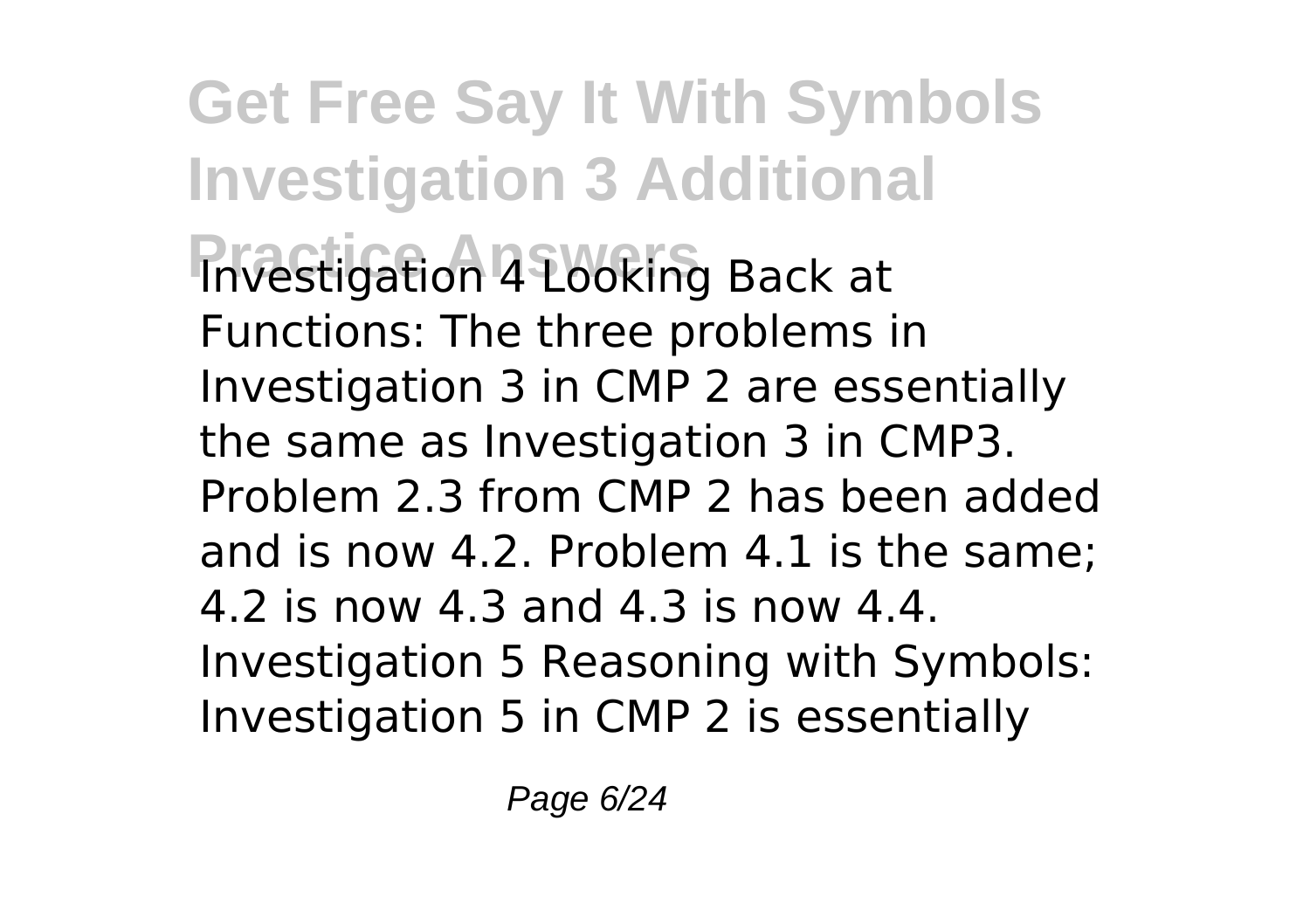**Get Free Say It With Symbols Investigation 3 Additional** *Practice Answers* 

#### **Say It With Symbols - Connected Mathematics Project**

Investigation 1: Making Sense of Symbols: Equivalent Expressions ACE #22 The expression represents the area of a rectangle. Draw a divided rectangle for the expression. Label the lengths and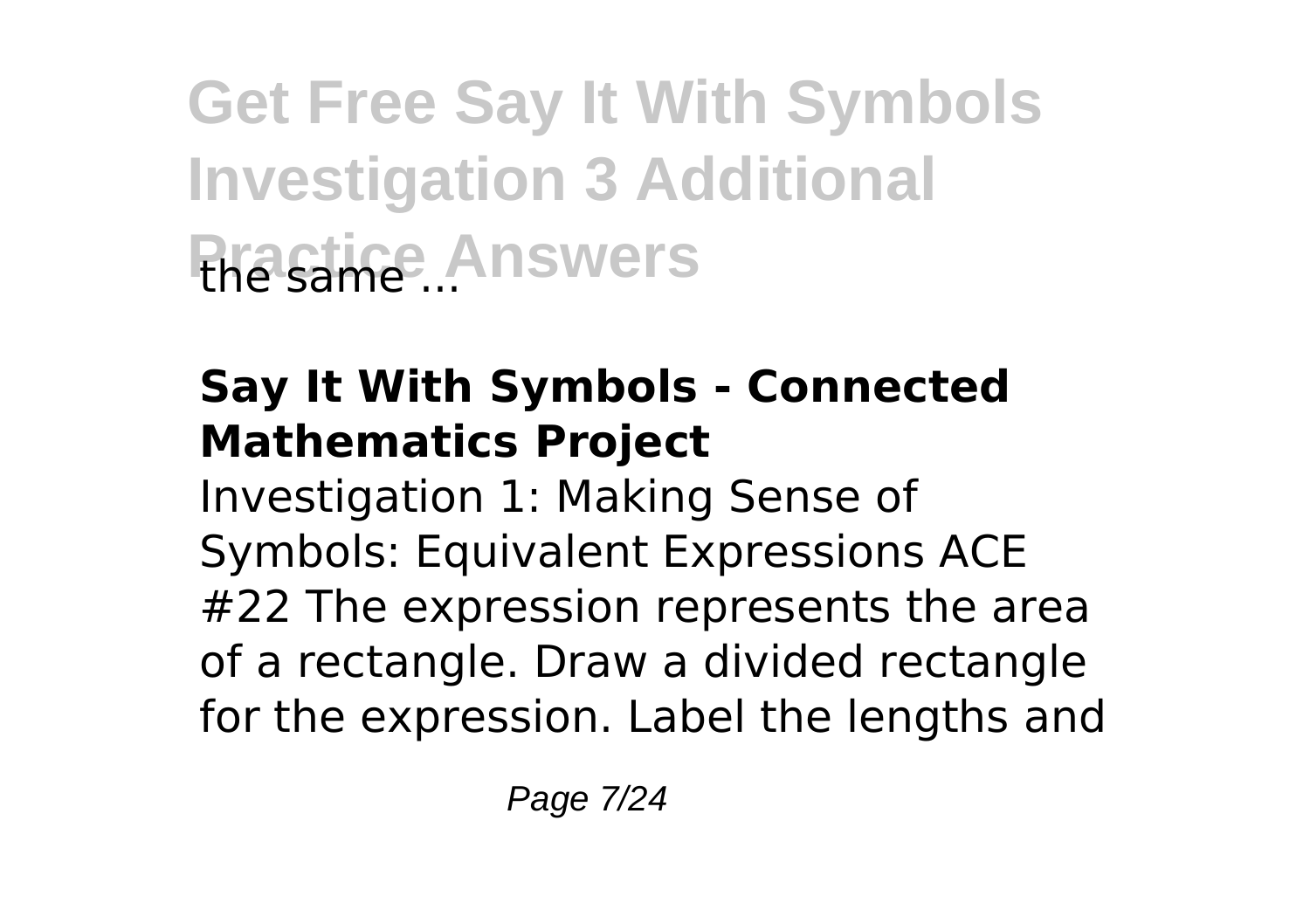**Get Free Say It With Symbols Investigation 3 Additional Practice Answers** the area. Write an equivalent expression in factored form. x2 – 2x If we try to make sense of the symbolic expression then we see that we have a "square"

#### **Say It With Symbols: Homework Examples from ACE**

Name:! !Class:! !Date:! ! Unit 6: Say it with Symbols Investigation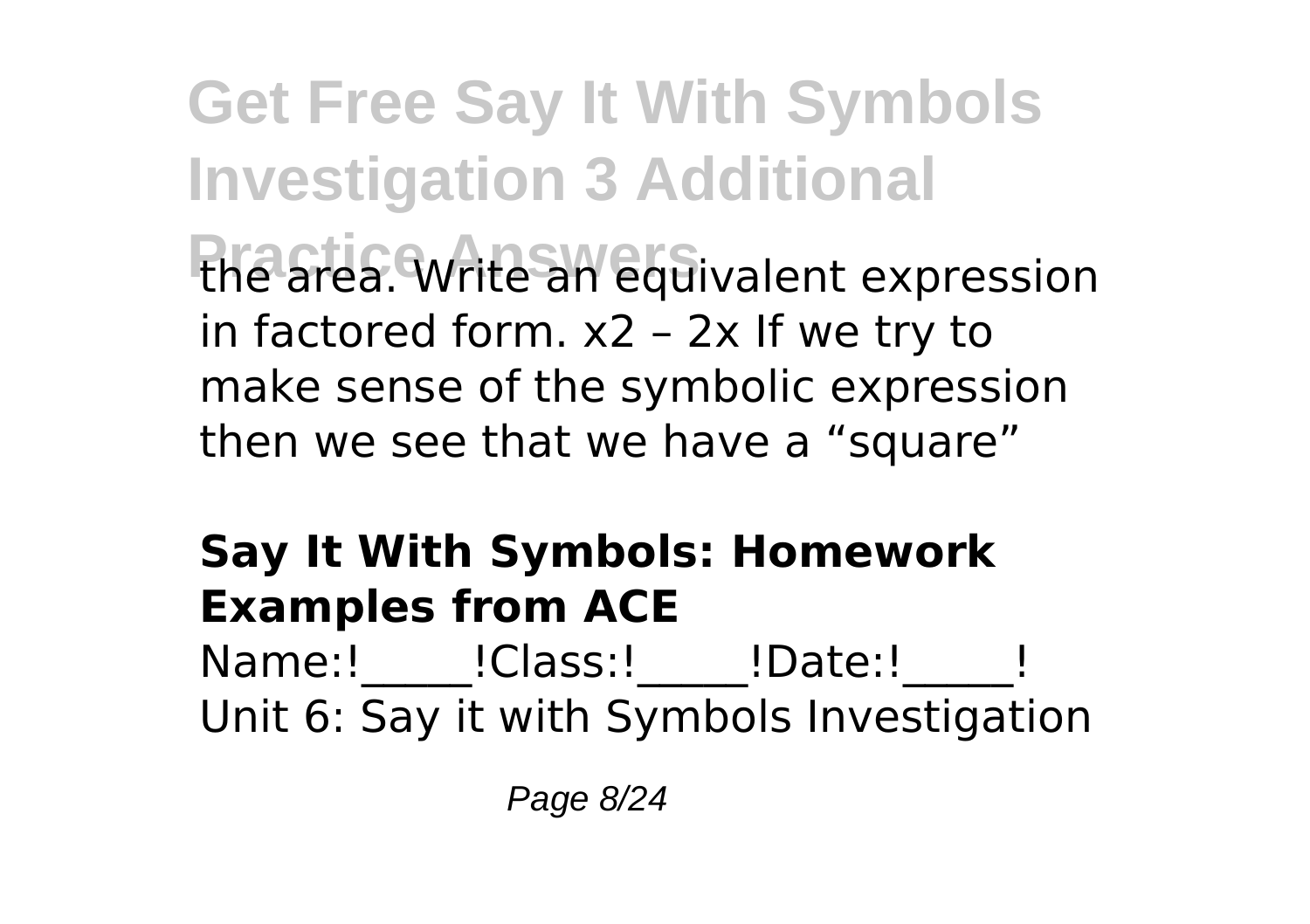**Get Free Say It With Symbols Investigation 3 Additional Practice Answers** 4: Looking Back At Functions

#### **Unit 6: Say it with Symbols - CSPA Middle School**

Say It With Symbols for use after Investigation 1 A trapezoid is a quadrilateral with one pair of parallel sides.The parallel sides, labeled a and b, are called the bases of the trapezoid.The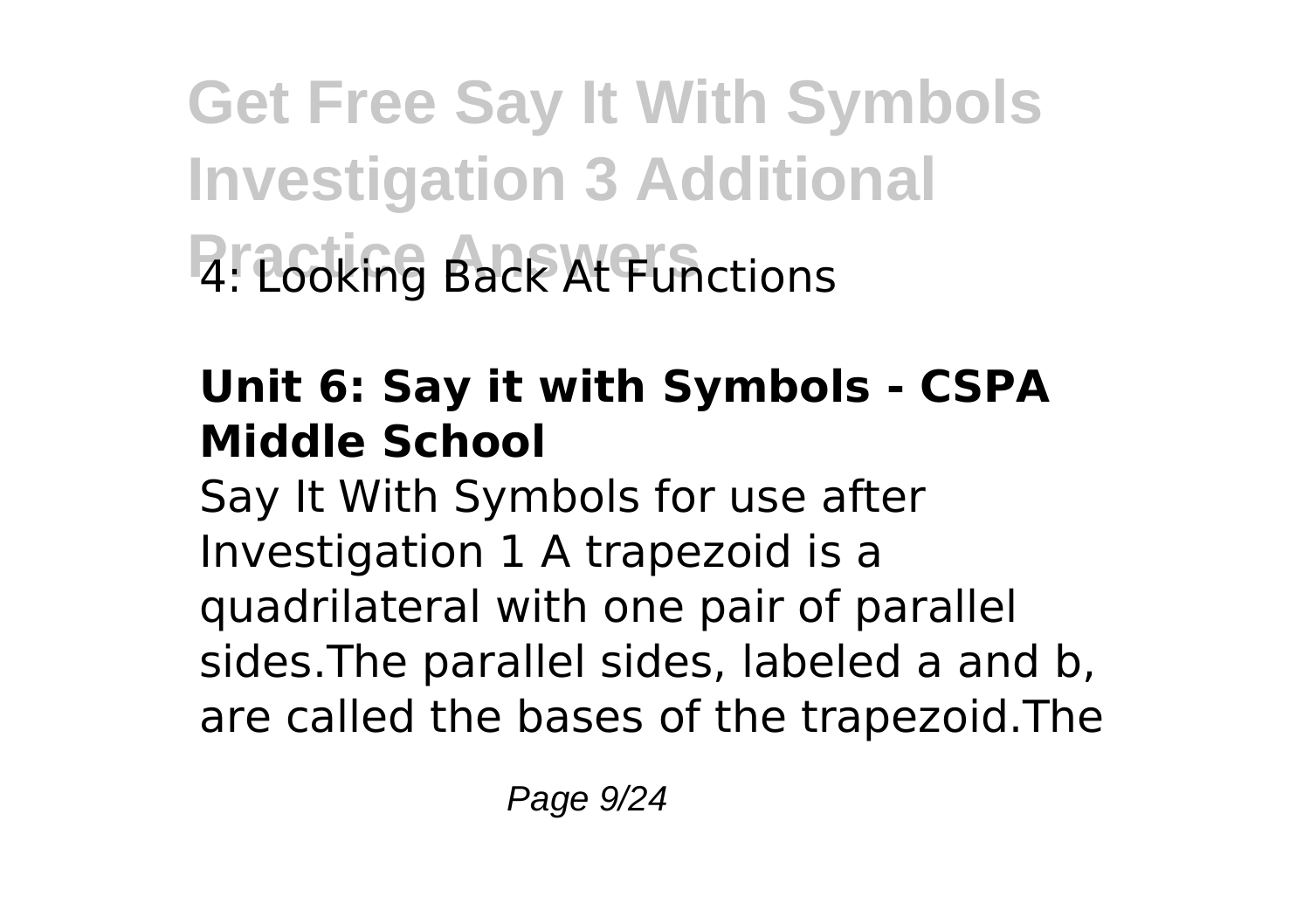**Get Free Say It With Symbols Investigation 3 Additional Practice Answers** height, labeled h,is distance from side a to side b. Three students found three different methods for calculating the area of a trapezoid.

#### **8CMP06 AR SI 095-113**

Say It With Symbols 1 Investigation 3 . Answers | Investigation 3 Ce. = 650 +  $30(N - 10)$  C= 650 + 30N - 300 C= 30N

Page 10/24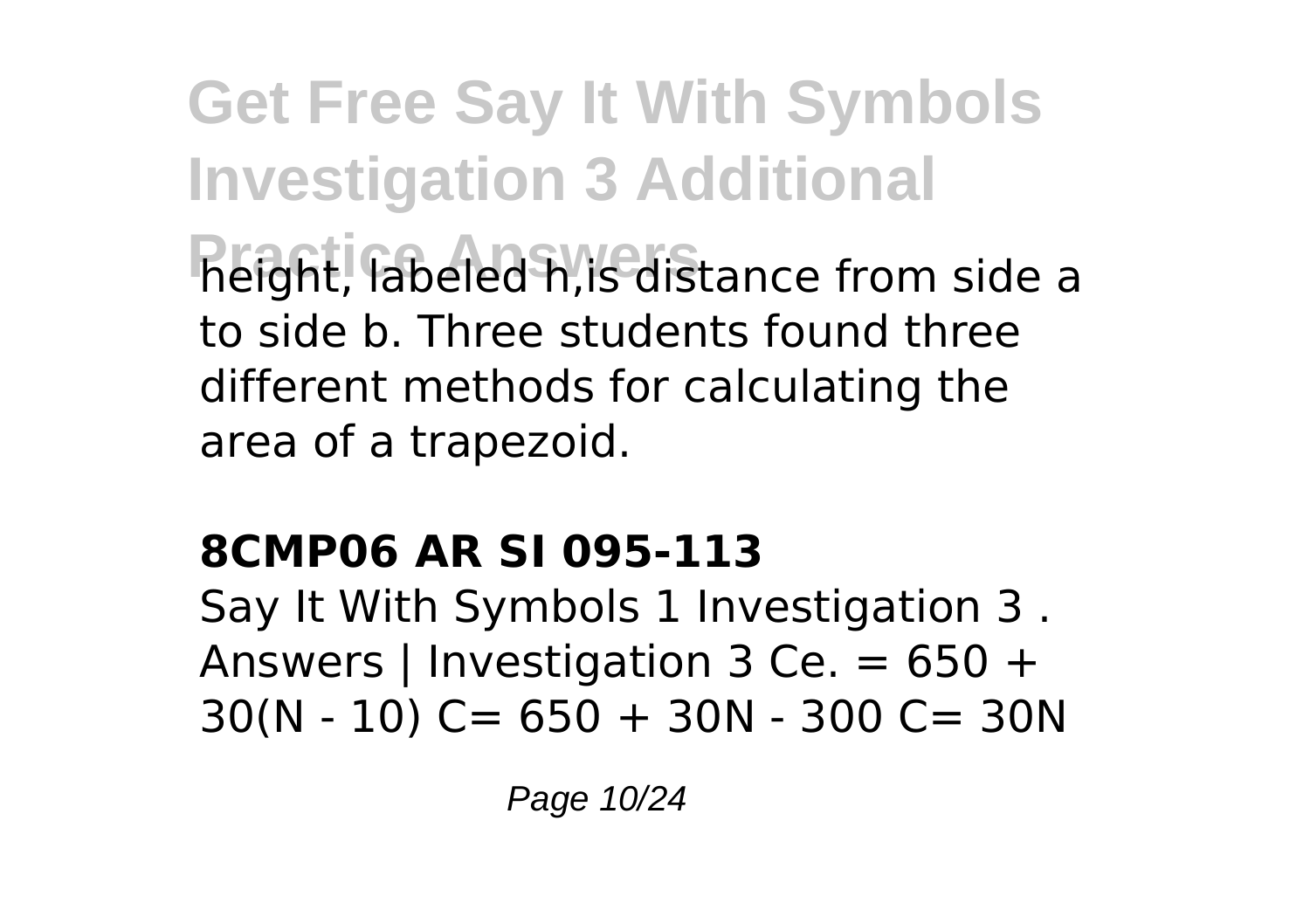**Get Free Say It With Symbols Investigation 3 Additional Praso The 30 means that each tile costs** 30 dollars and the 290 is the start-up cost. 9. 80 boxes; students may graph the two equations and find the xcoordinate of

**Answers | Investigation 3** Answers | Investigation 2 Pc. = -9,862.5  $+$  212.5T; to simplify P = 4.25[50(T -

Page 11/24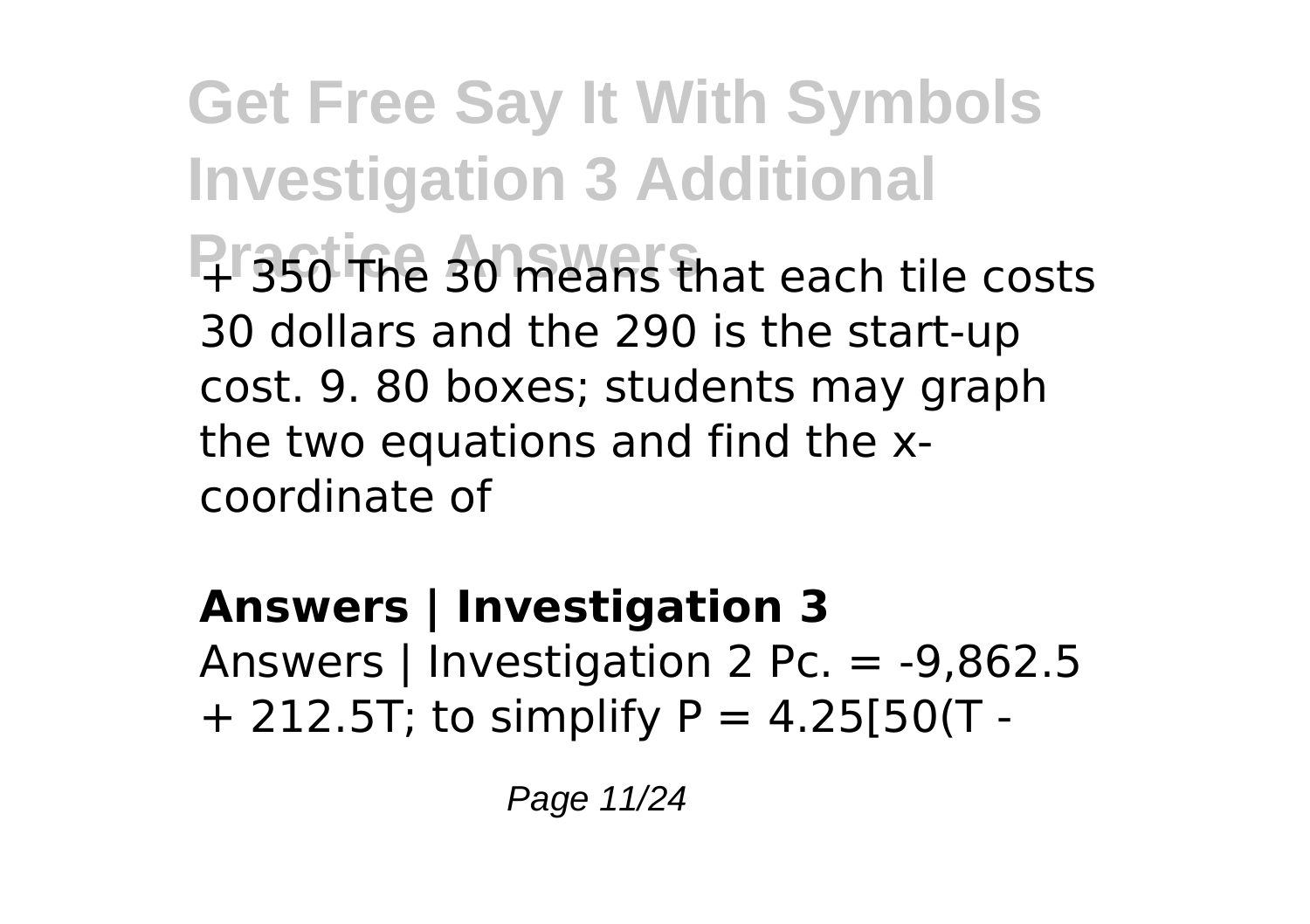**Get Free Say It With Symbols Investigation 3 Additional Practice Answers** 45)] - 300, first distribute the 50 by multiplying it by T and -45. Then multiply each of those terms by 4.25, and combine like terms: P= 4.25[50(T-45)] 300 P= 4.25[50T-2,250] 300 P= -9,562.5 + 212.5T 300 P= -9,862.5 + 212.5T The 212.50 represents the rate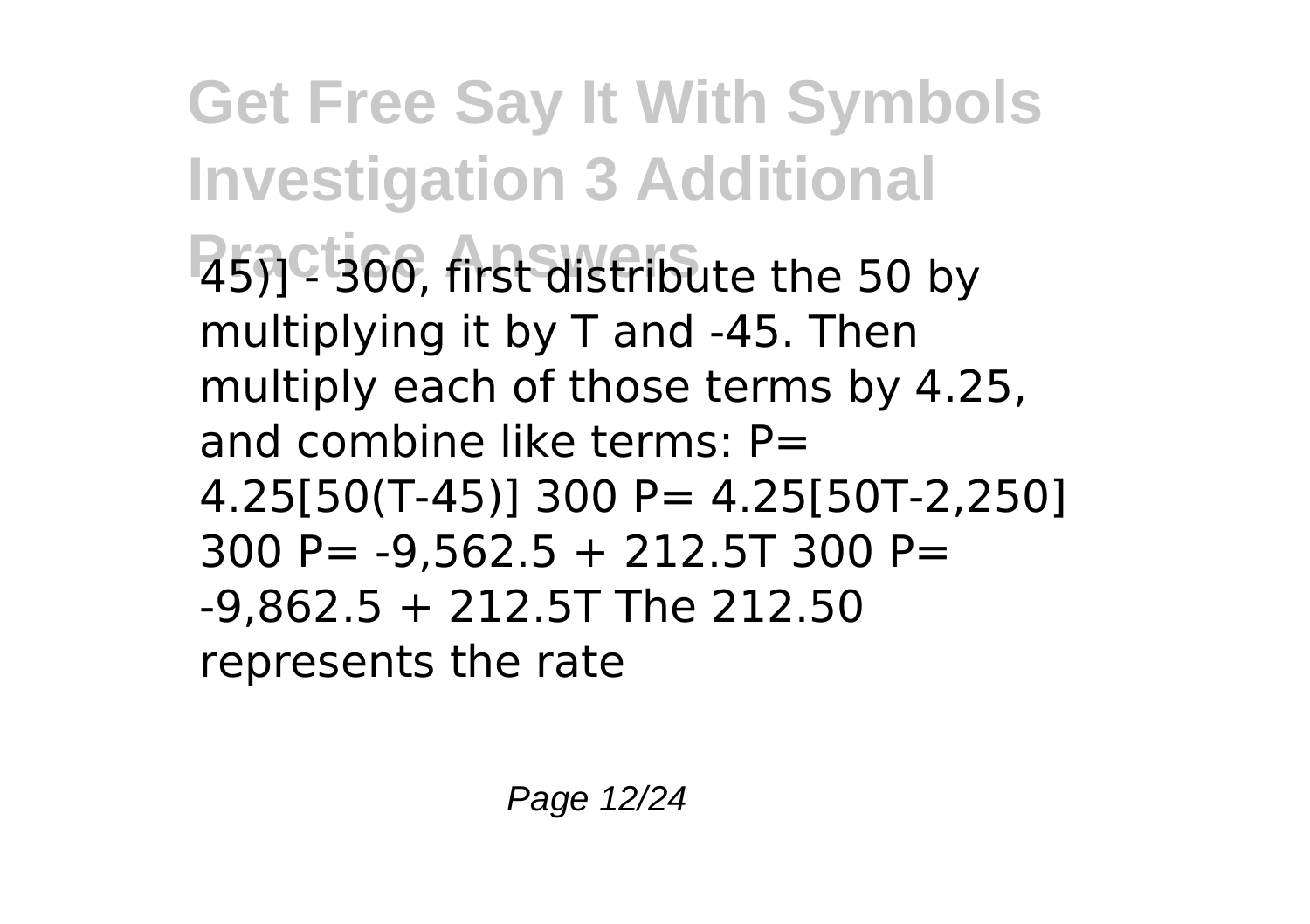## **Get Free Say It With Symbols Investigation 3 Additional Practice Answers Answers | Investigation 2**

In Say It With Symbols, students learn to use symbolic expressions to represent and reason about relationships. Students also manipulate symbolic expressions into equivalent forms to access new information. The emphasis is on using the properties of numbers and properties of equality to look at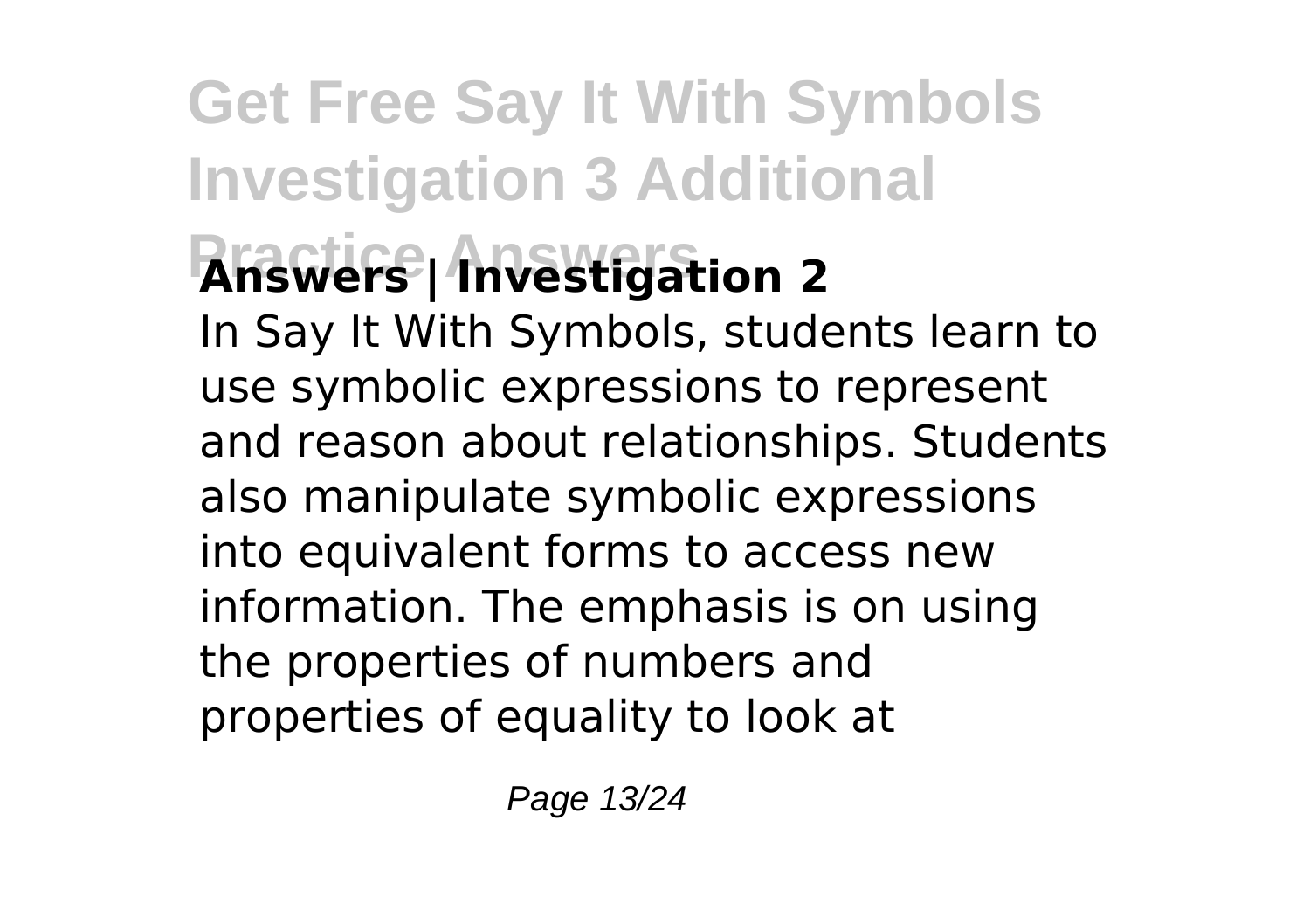**Get Free Say It With Symbols Investigation 3 Additional Practice Answers** equivalent expressions and the information each expression represents.

#### **Mr. Miller's Mathematics Site / Say It With Symbols**

d. The relationship is linear; students may say that this is because the graphs are straight lines; the table increases by a constant value of 4 for every increase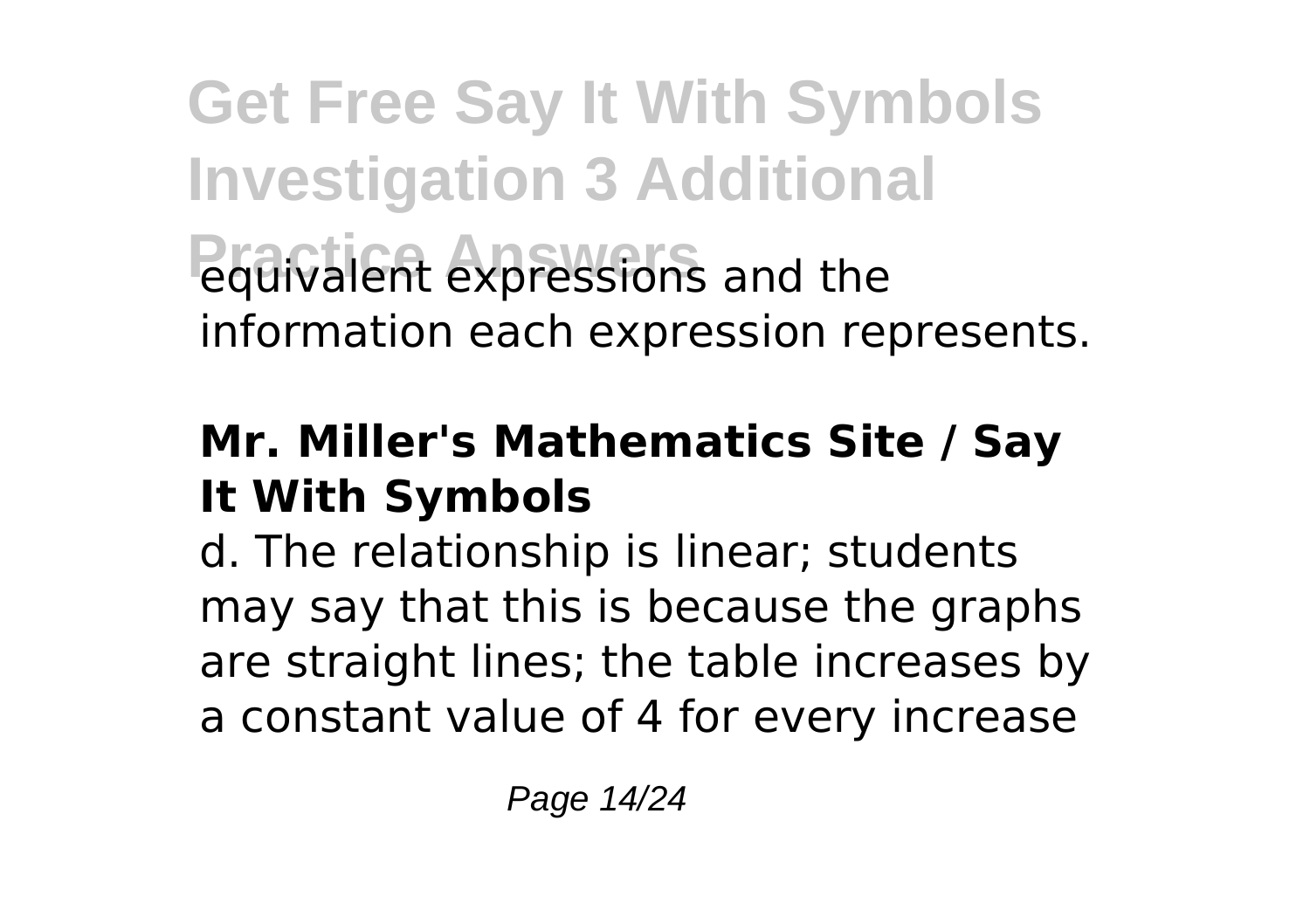**Get Free Say It With Symbols Investigation 3 Additional Practice Answerships** of 1 ft in the side length. 3. a. 2(30) +  $2(20) + 2 = 102$  tiles b. Possible answers:  $N = 2L + 2W + 2N = 2(L +$  $(0.5) + 2(W + 0.5) N = 2(W + 1) + 2L$ Investigation 1 Equivalent ...

#### **Answers Investigation 1 - MAFIADOC.COM**

Say It With Symbols: Homework

Page 15/24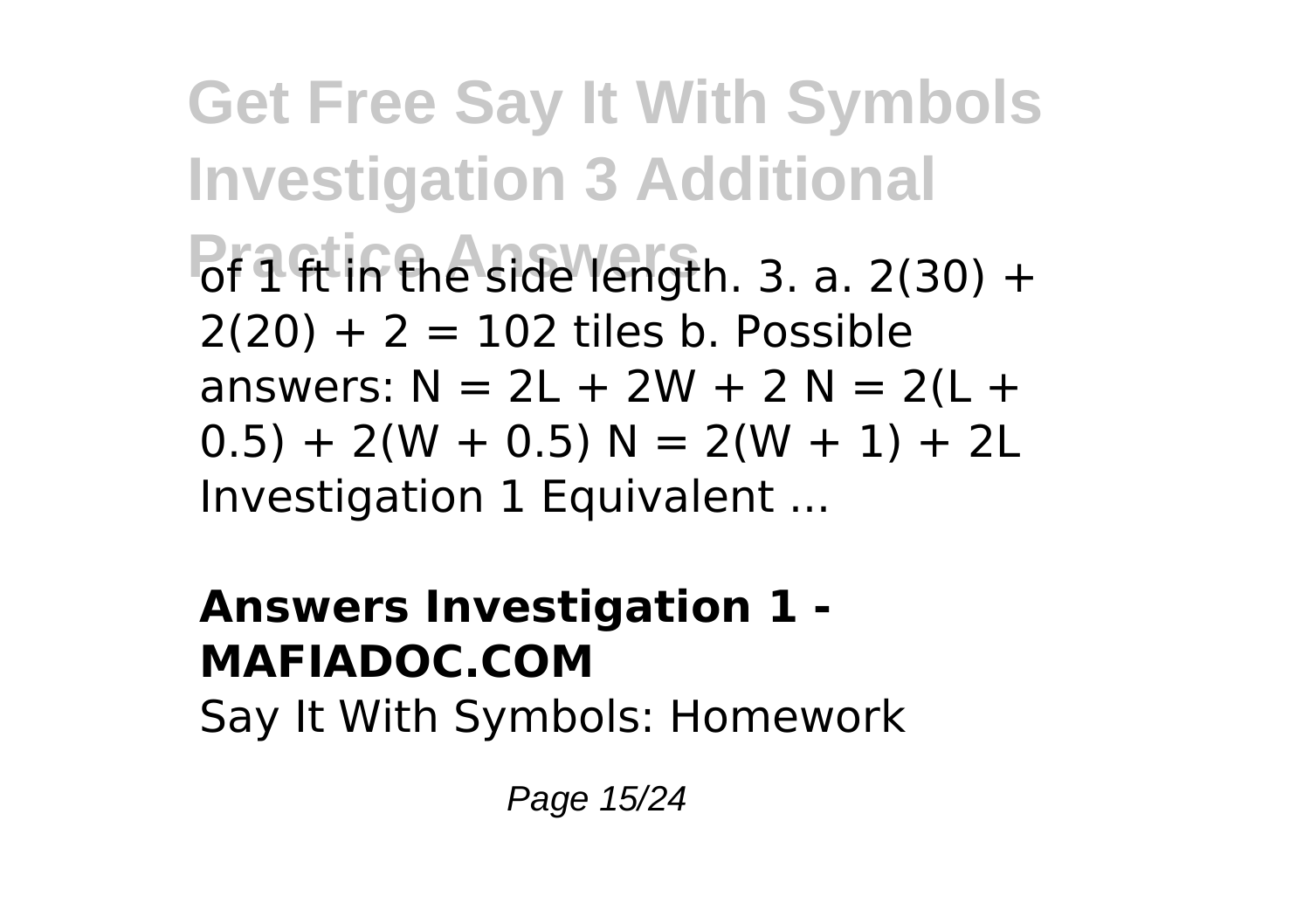**Get Free Say It With Symbols Investigation 3 Additional Examples from ACE Investigation 1:** Making Sense of Symbols: Equivalent Expressions, ACE #19, 22, 28, 32 Investigation 2: Combining Expressions, ACE #6, 7, 8, 27 Investigation 3: Solving Equations, ACE #27, 31 Investigation 4: Looking Back at Functions, ACE #11, 12, 13, 21, 31 Investigation 5: Reasoning With Symbols, ACE#7, 13 Investigation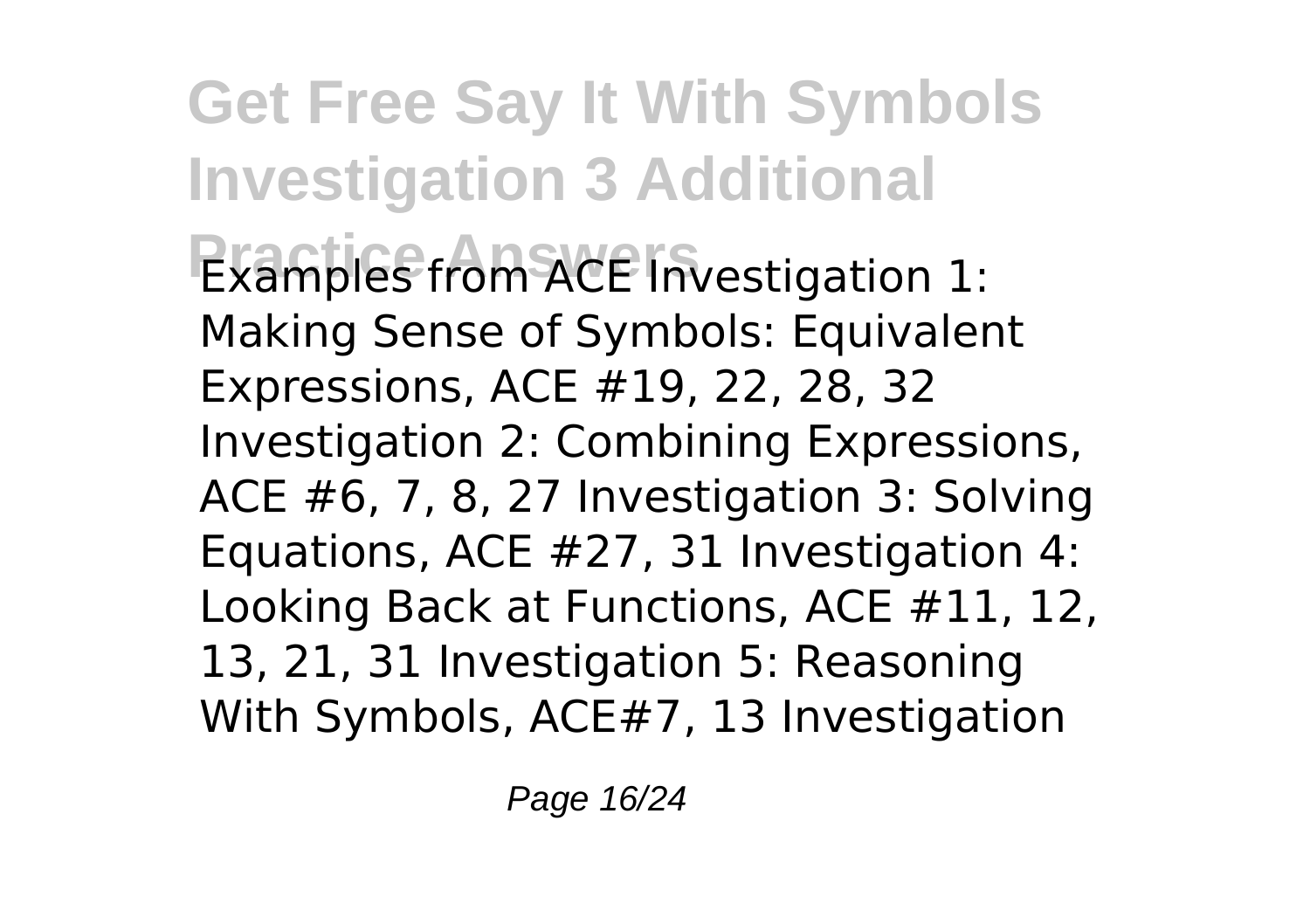**Get Free Say It With Symbols Investigation 3 Additional P: Making Sense of ...** 

#### **(Get Answer) - Say It With Symbols: Homework Examples from ...**

In Say It With Symbols, your child will solve problems designed to develop their understanding and skill in using symbolic expressions and equations in algebra. They will learn how to: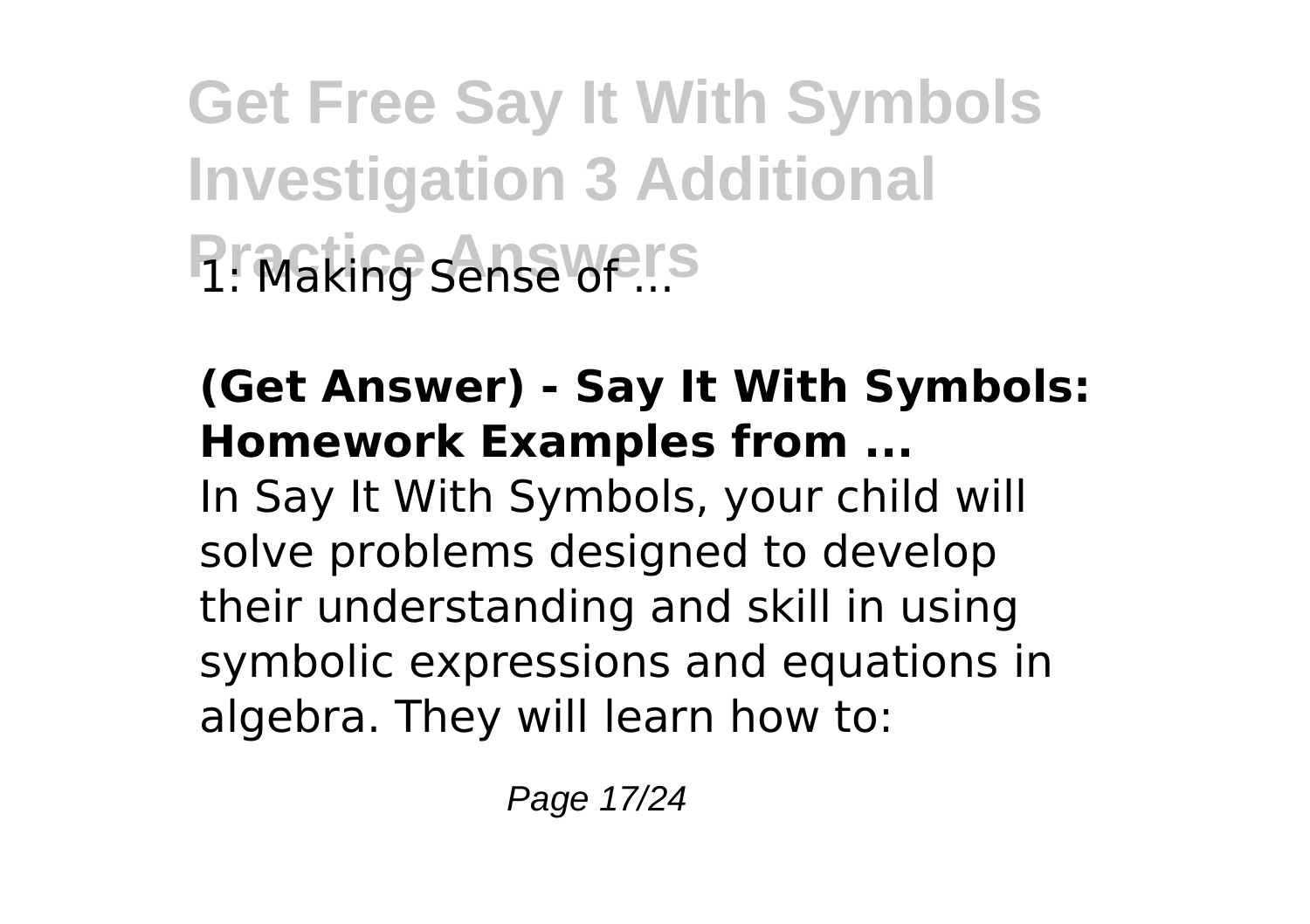**Get Free Say It With Symbols Investigation 3 Additional Practice Answers** Represent patterns and relationships in symbolic forms Determine when different symbolic expressions are mathematically equivalent

### **CMP3 Grade 8 - Connected Mathematics Project**

Answers Investigation 3 ACE Assignment Choices Problem 3.1 Core 1, 4–7, 30, 31,

Page 18/24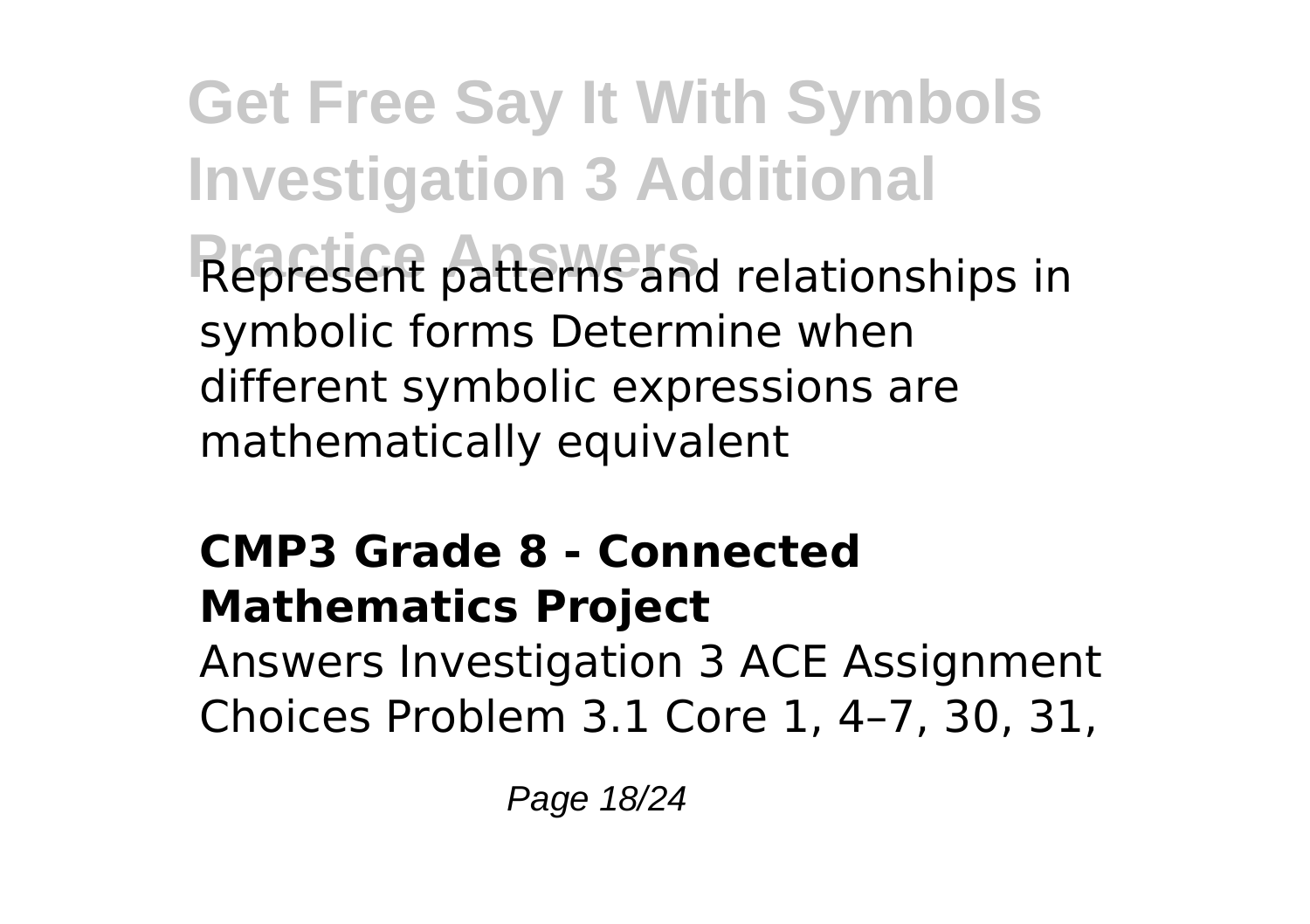**Get Free Say It With Symbols Investigation 3 Additional Practice Answers** 49 Other Applications 2, 3; Connections 29, 32; Extensions 47, 48 Problem 3.2 Core 8–15, 34 Other Applications 16, 17; Connections 33, 35–37, Extensions 50, 53; and unassigned choices from previous problems Problem 3.3 Core 18–20 Other Connections 38–41, Extensions 51–52; and ...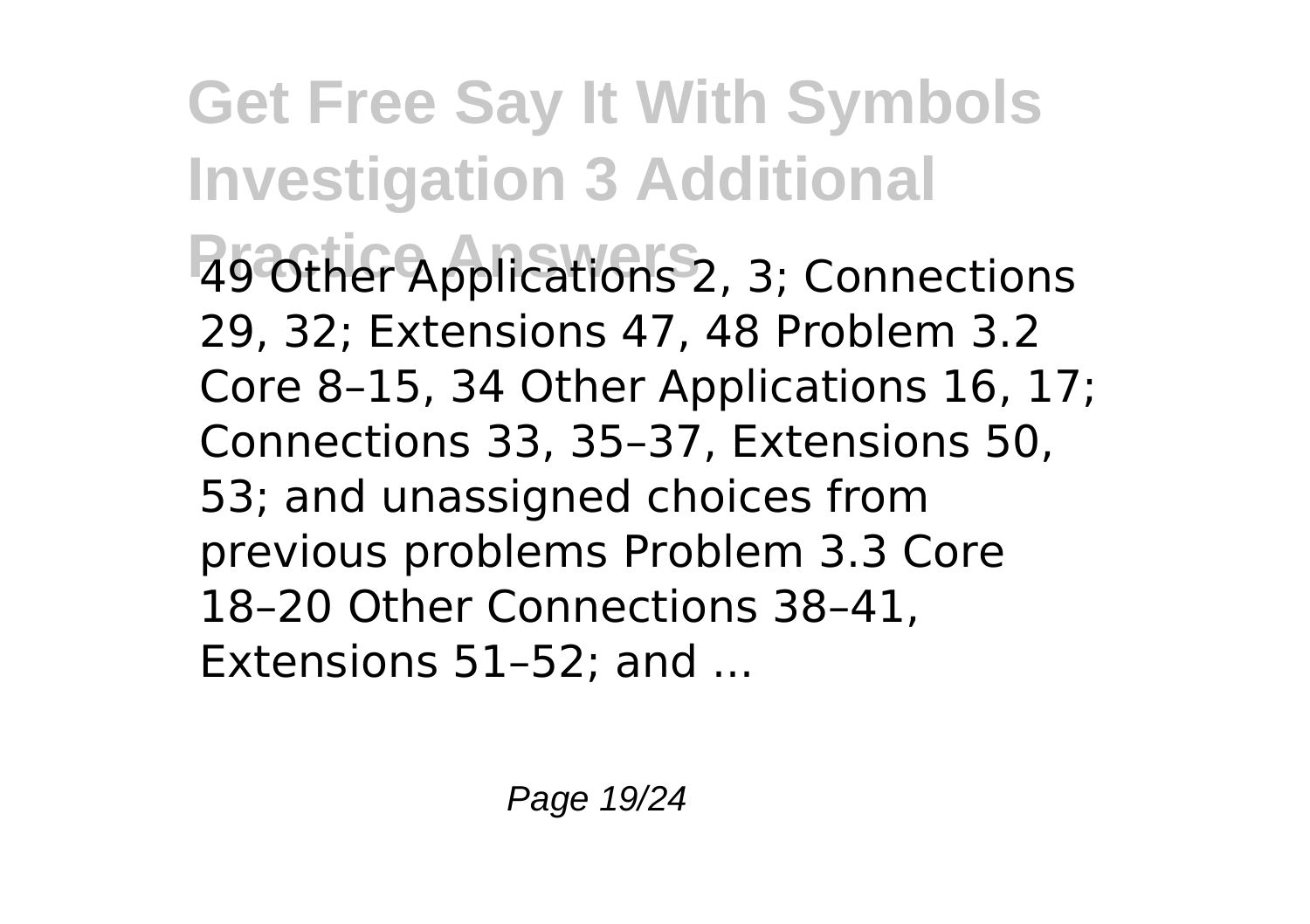**Get Free Say It With Symbols Investigation 3 Additional Practice Answers Answers - inetTeacher.com** Activity: Students play a generalized version of connect four, gaining the chance to place a piece on the board by solving an algebraic equation. Parameters: Level of difficulty of equations to solve and type of problem. Algebra Four is one of the Interactivate assessment games.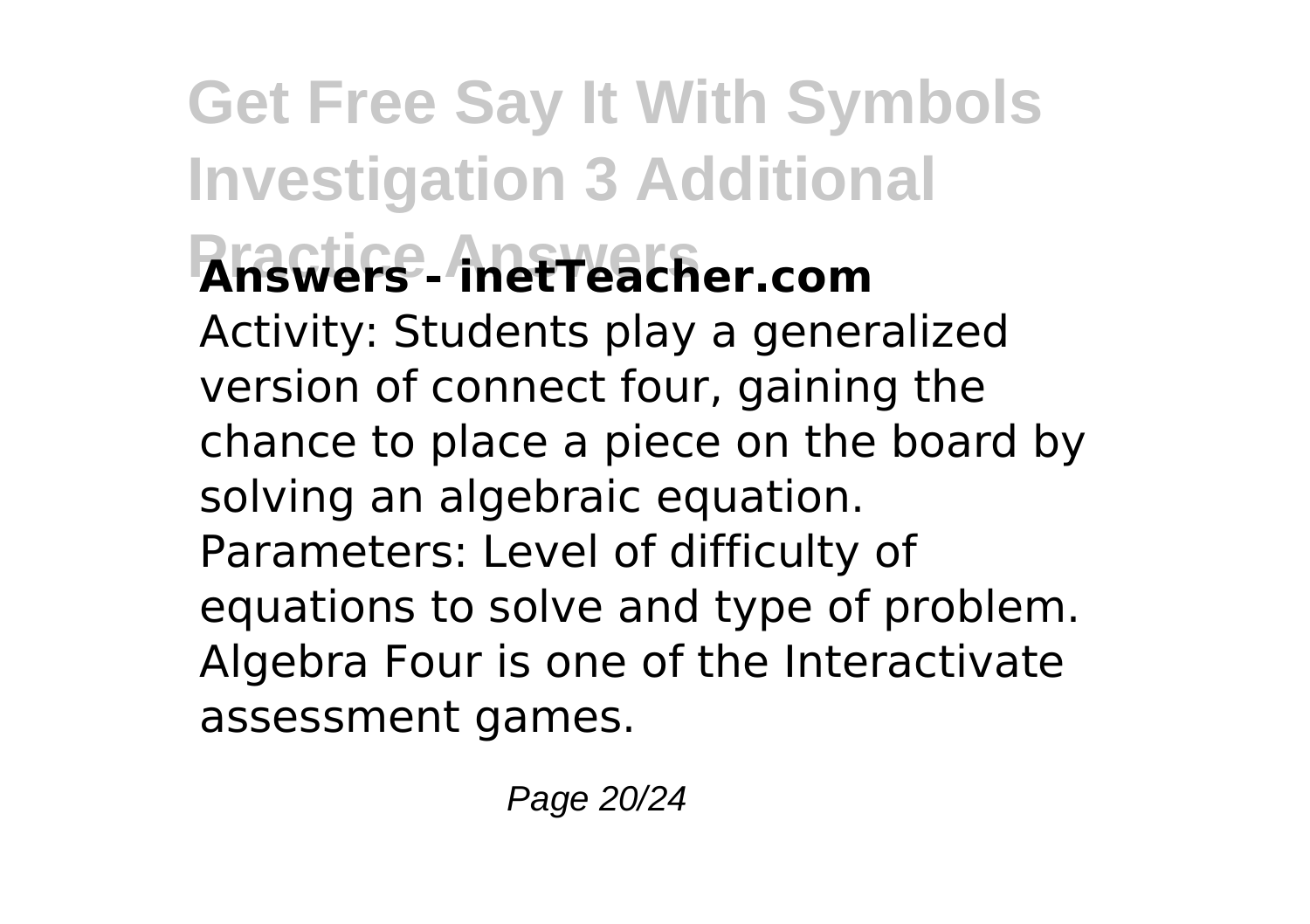## **Get Free Say It With Symbols Investigation 3 Additional Practice Answers**

#### **Interactivate: Investigation Four: Solving Equations**

In the trivia quiz below dubbed say it with symbols, you will be expected to answer the questions to the best of your ability. Feel like you are up for the challenge? What are you waiting for, press start and let's have some fun!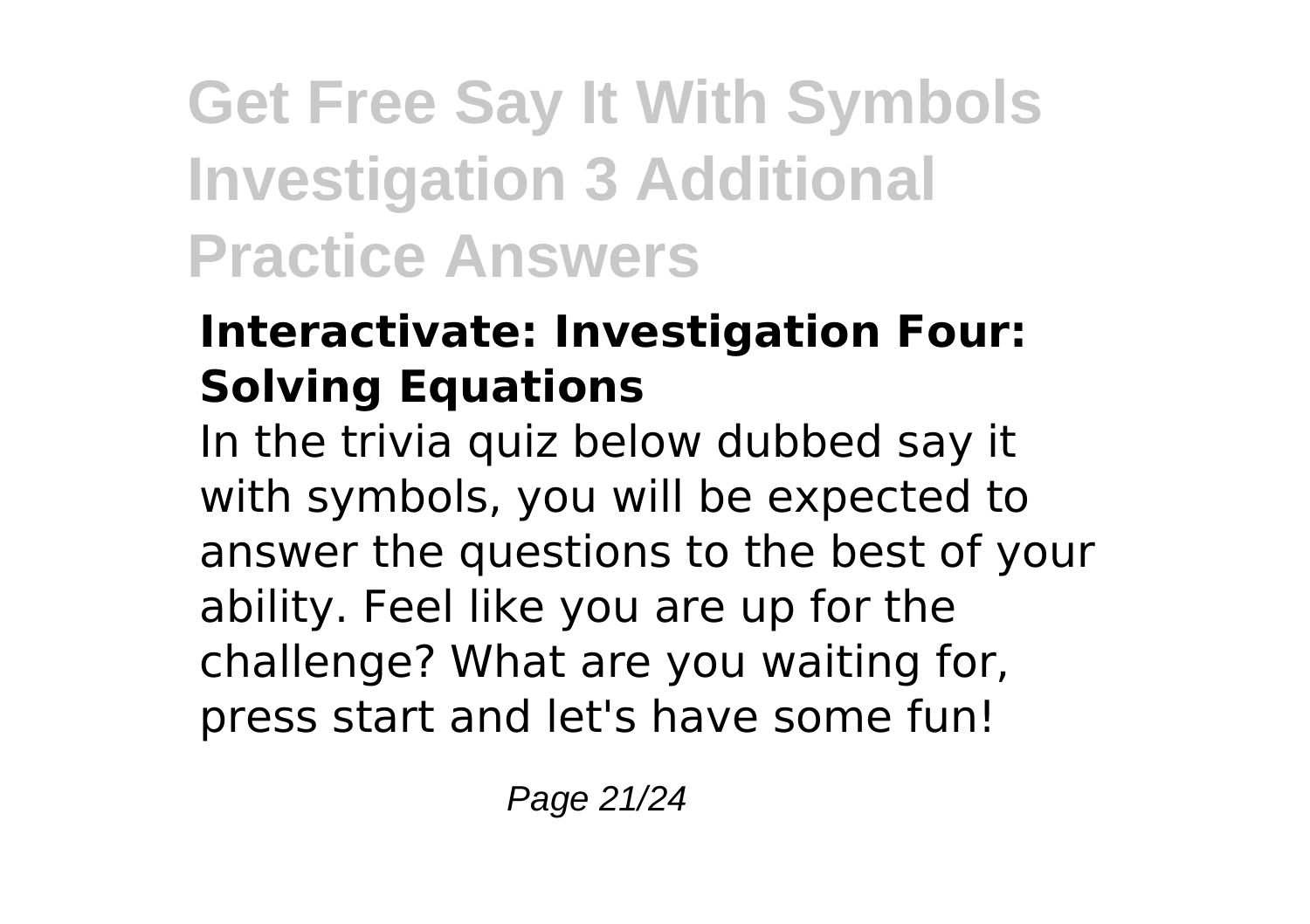**Get Free Say It With Symbols Investigation 3 Additional Profe Math Quizzes. Do You Know Your** Math? Take Up The Quiz And Good Luck!

#### **Say It With Symbols Test! Trivia Questions Quiz - ProProfs ...**

An NPR and PBS Frontline investigation reveals how the oil and gas industry used the promise of recycling to sell more plastic, even when they knew it

Page 22/24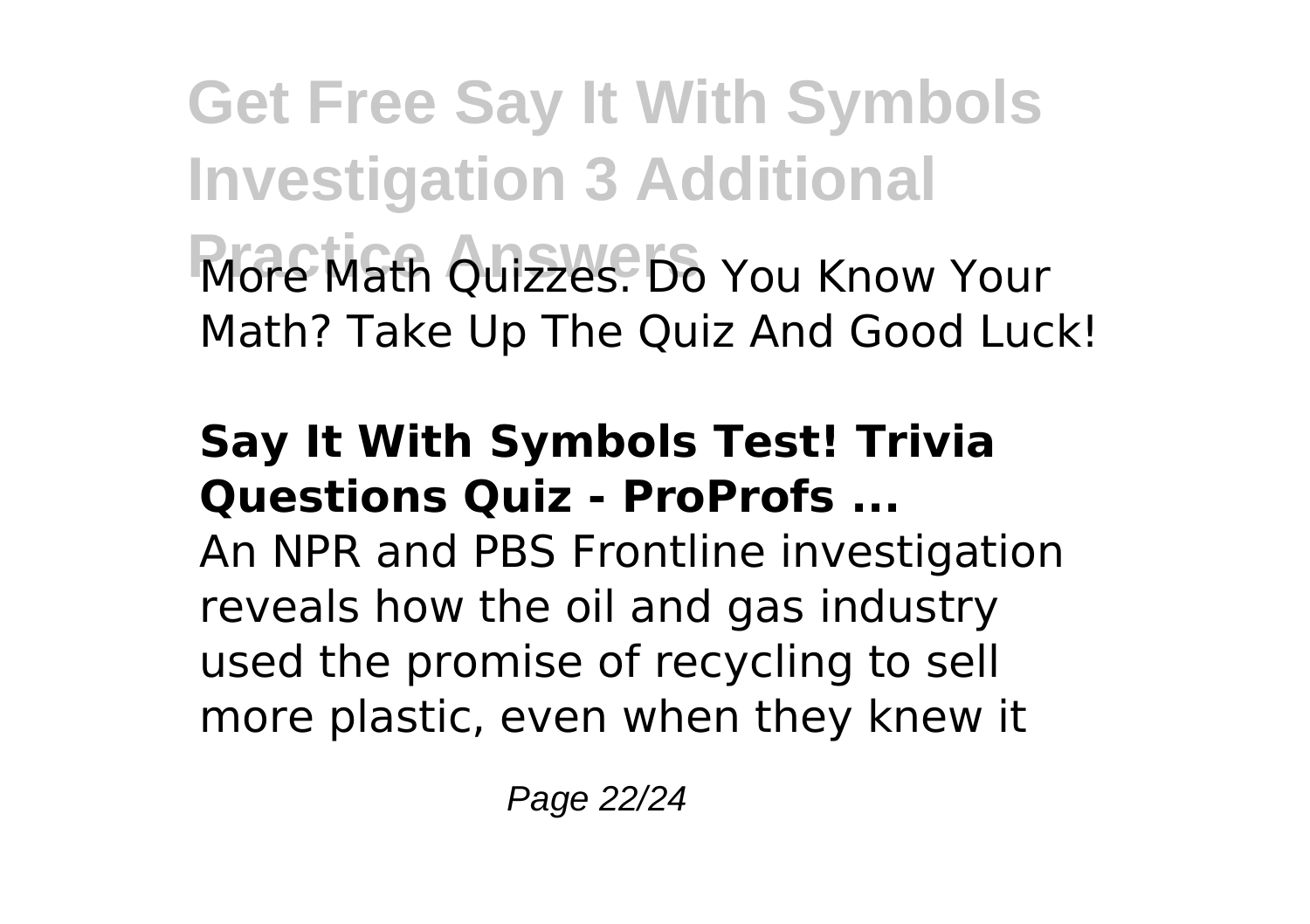**Get Free Say It With Symbols Investigation 3 Additional Would hever work on a large scale.** 

#### **Is Plastic Recycling A Lie? Oil Companies Touted Recycling ...**

Prosecutors in Mexico are questioning 17 military police involved in a gunfight that killed a woman and left her husband injured, officials said on Thursday, after tensions flared in protests ...